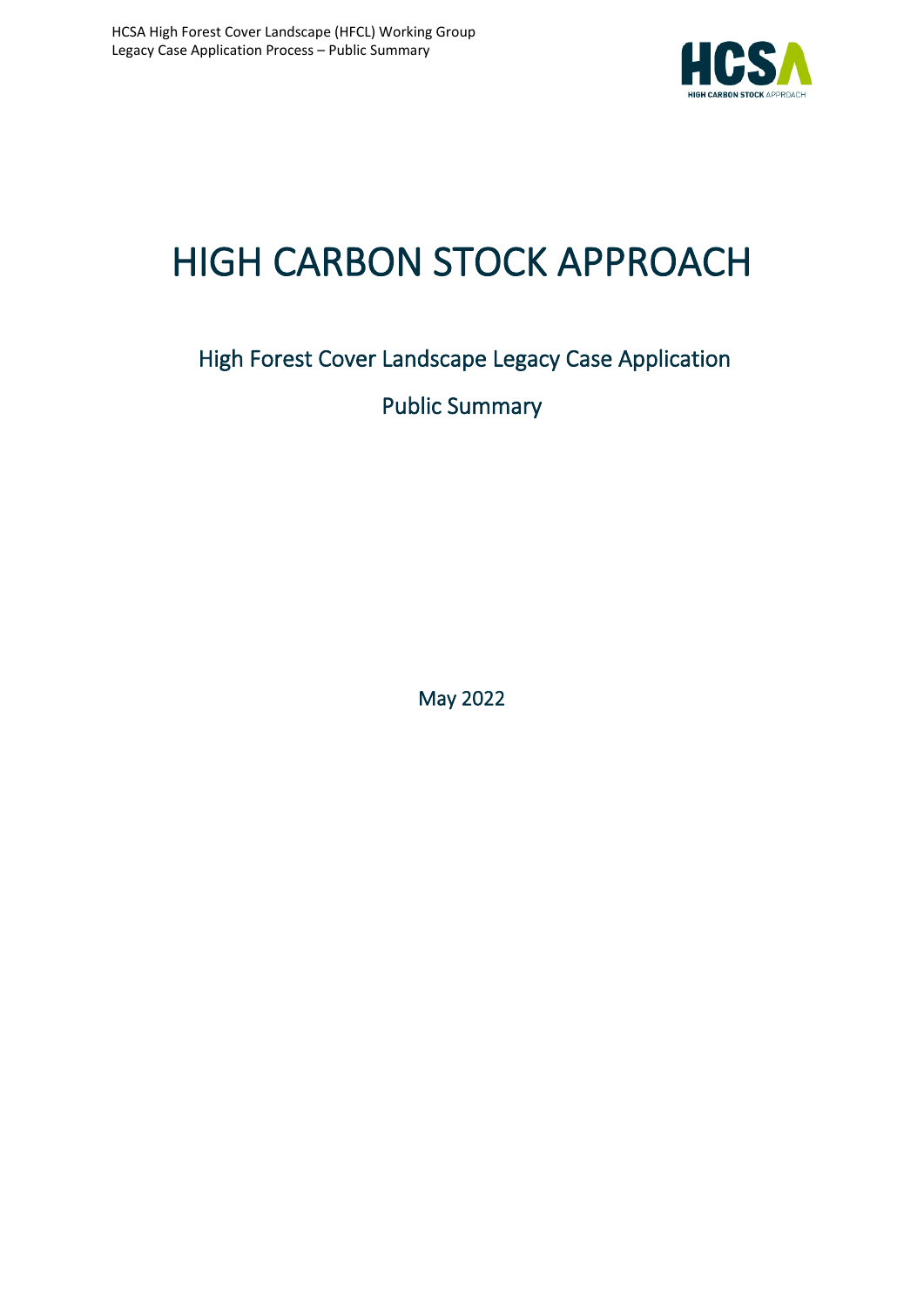

#### **Background**

The High Carbon Stock (HCS) Approach is a methodology that distinguishes forest areas for protection from degraded lands with low carbon and biodiversity values that may be developed. The methodology was developed with the aim to ensure a practical, transparent, robust, and scientifically credible approach that is widely accepted to implement commitments to halt deforestation in the tropics, while ensuring the rights and livelihoods of local peoples are respected.

However, many agricultural development projects are slated for development in High Forest Cover Landscapes (HFCLs), defined by the HCS Approach as landscapes with over eighty percent forest cover. In these landscapes, there may be insufficient area or optimal arrangement of degraded land to support development of large-scale plantations via the HCS methodology and Decision Tree. In some cases, governments and local communities are anticipating the implementation of projects, including those where Free, Prior and Informed Consent (FPIC) has been obtained from rights holders. The HCS Approach created the HFCL Working Group to decide the best course of action for these cases.

After considerable discussion by the HFCL Working Group, it was decided that the HCSA methodology and Decision Tree will not be altered for application in HFCLs. However, it was also agreed by consensus that a limited number of HFCL legacy cases may merit special consideration by the HCSA to ensure that obligations to communities are met, while ensuring conservation outcomes are maximised. Thus, the HFCL Working Group proceeded to define the scope of a legacy case review process.

## **Legacy Task Force Terms of Reference**

The Terms of Reference (ToR) for the Legacy Case Task Force was developed by the HFCL Working Group and then approved by the HCSA Executive Committee in April 2019. The ToR includes eligibility criteria for legacy case submissions, the due diligence process, and internal processing procedures for assessing and potentially approving a strictly limited number of 'Legacy Cases.' The Legacy Task Force ToR is available [here.](https://highcarbonstock.org/wp-content/uploads/2019/05/Legacy-TF-ToR-Final-100519-updated.pdf)

The HFCL Legacy Task Force was comprised of representatives from all member categories except the Smallholder caucus, which was not able to nominate a member. Throughout the HCSA Legacy Case Application Process there were changes in the representation from each caucus, due to resignation of certain representatives from their organisations and the withdrawal of an organisation as a HCSA Member. Table 1 lists the HFCL Co-Chairs and the Legacy Task Force Members.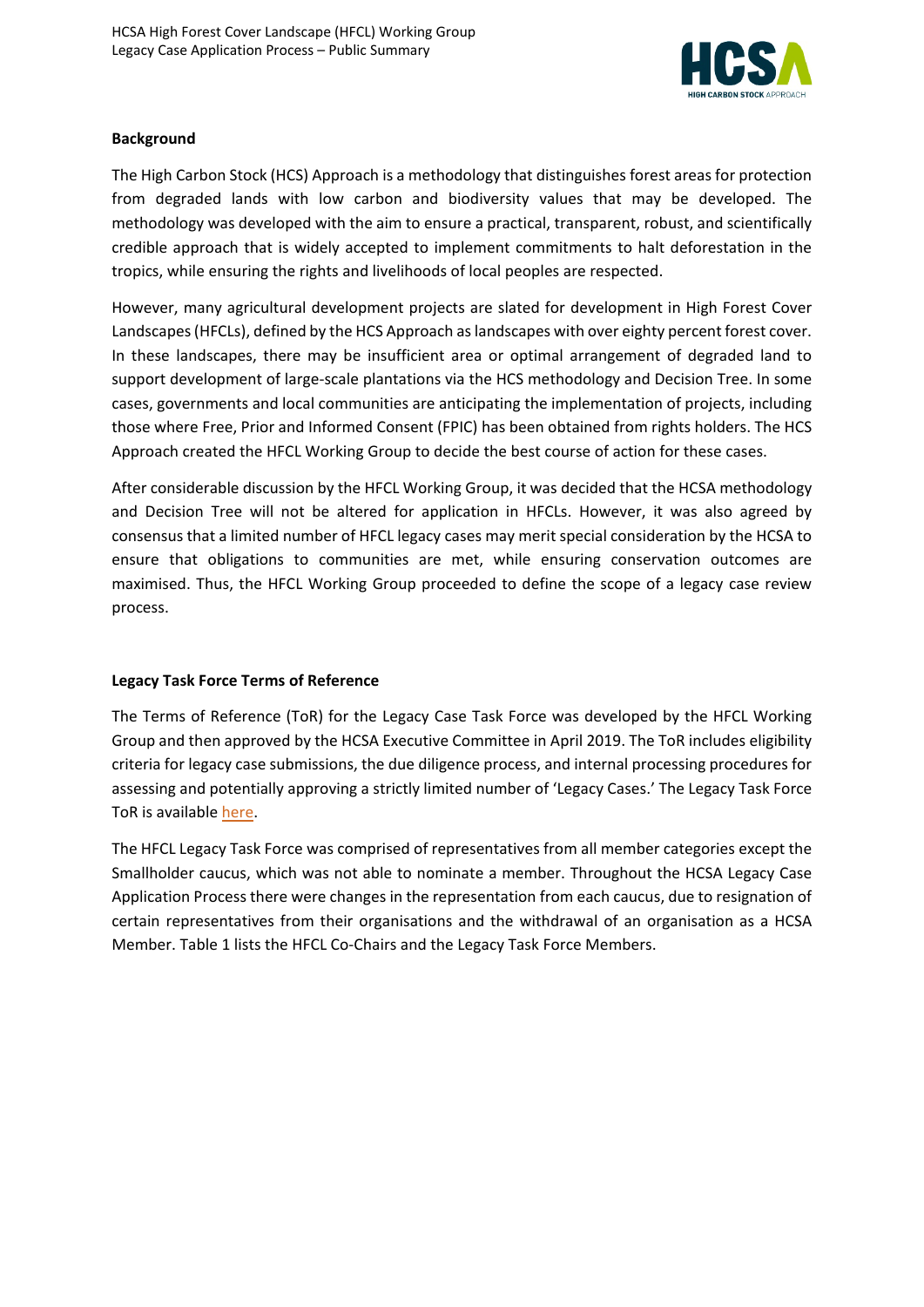

| <b>High Forest Cover Landscapes (HFCL) Co-Chairs</b>          |                                    |                                         |                       |                      |  |
|---------------------------------------------------------------|------------------------------------|-----------------------------------------|-----------------------|----------------------|--|
| <b>Name</b>                                                   | <b>Organisation</b>                |                                         | <b>Active until</b>   |                      |  |
| Charlotte Opal (CO)                                           | Earthworm Foundation               |                                         | 9 March 2022          |                      |  |
| David Burns (DB)                                              | National Wildlife Federation (NWF) |                                         |                       | 31 July 2021         |  |
| High Forest Cover Landscapes (HFCL) Legacy Task Force Members |                                    |                                         |                       |                      |  |
| <b>Caucus</b>                                                 | <b>Organisation</b>                | <b>Representative Member</b>            |                       | <b>Replaced by</b>   |  |
|                                                               | Kuala<br>Lumpur Kepong<br>Berhad   | Jason Foong<br>Lee Kuan Yee (Alternate) |                       | <b>NA</b>            |  |
| Plantation                                                    | (KLK)                              |                                         |                       |                      |  |
|                                                               | Musim Mas                          | Vivi Anita                              |                       | <b>NA</b>            |  |
|                                                               |                                    | Rashyid Reda Anwarudin                  |                       |                      |  |
|                                                               | Sime Darby Plantation (SDP)        | Laszlo Mathe (Alternate)                |                       |                      |  |
| Smallholder                                                   | <b>NA</b>                          |                                         |                       |                      |  |
| <b>Commodity Users</b>                                        | Unilever                           | <b>Petronella Meekers</b>               |                       | Ingrid Richardson    |  |
|                                                               | Forest Peoples Programme           | <b>Patrick Anderson</b>                 |                       | <b>NA</b>            |  |
| Non-Governmental                                              | Greenpeace                         | <b>Maik Marahrens</b>                   |                       | <b>Grant Rosoman</b> |  |
| Organisations                                                 | <b>Rainforest Action Network</b>   | Gemma Tillack                           |                       | <b>NA</b>            |  |
|                                                               | National Wildlife Federation       | Kiryssa Kasprzyk (Alternate)            |                       | <b>NA</b>            |  |
| Support<br>Technical                                          | Daemeter                           |                                         | <b>Florian Vernaz</b> |                      |  |
| Organisations                                                 |                                    |                                         | <b>NA</b>             |                      |  |

## **Submission of Legacy Case Applications**

The HCSA Secretariat published a call for Legacy Case applications on 13 May 2019 through its website and through email to HCSA Steering Group and RSPO members. Four applications in all were received: one from a rubber plantation company and three from oil palm plantation companies.

#### **Information Gathering and Eligibility Criteria Determination**

The HCSA Legacy Task Force reviewed all the applications against the eligibility criteria indicated in the Legacy Task Force ToR. Several meetings were held, physical and virtual, to determine if the applicants met the eligibility criteria. Where required, the applicants were asked to send in additional documentation as proof to meet the eligibility criteria.

At this stage, two applications were withdrawn, and one application was found by the Legacy Task Force not to have met the eligibility criteria.

#### **Due Diligence Procedure**

The initial vetting process demonstrated that one legacy case application met the minimum eligibility criteria and was selected for an in-depth Due Diligence Process. Upon confirmation of eligibility for the Due Diligence Process, the company holding the legacy case concession committed in writing to the terms and conditions of the process as stated in the Legacy Task Force ToR.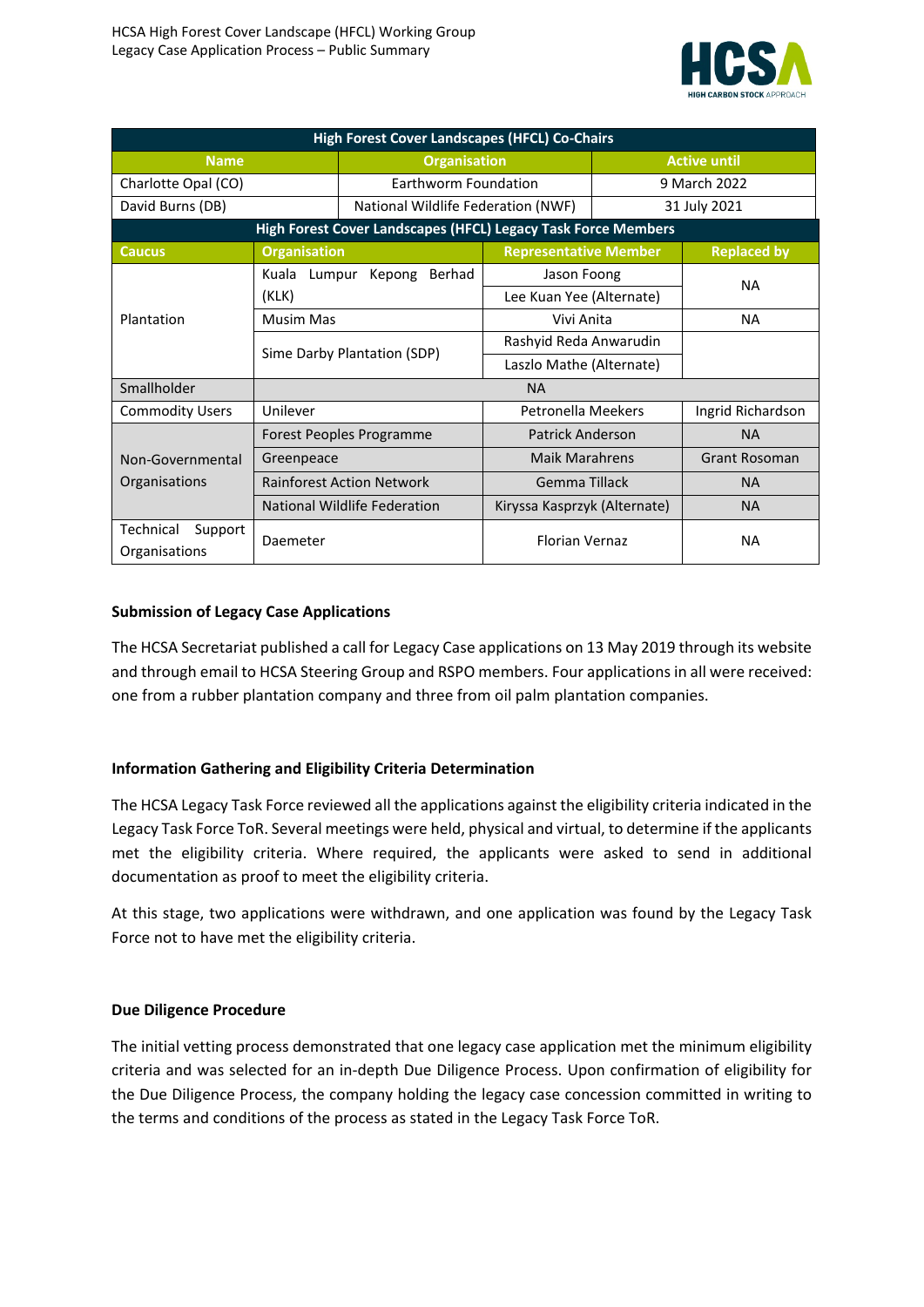

A local consultant was tasked to conduct a desk review as well as a field visit and verification. The consultant had no known conflict of interest with the applicant company; the cost of their work and expenses were shared by the HCSA Steering Group and the applicant company.

The results of the desk review and field visit were discussed with the consultant in a Legacy Task Force meeting, and the applicant company was asked for further information.

## **Conclusion and Legacy Task Force Decision**

The Legacy Task Force met in a virtual meeting in September 2021 to discuss the final set of feedback and documents from the applicant company. The Task Force found that the application that went through the due diligence procedure was not approved for further processing due to the following reasons:

- The applicant has not respected its moratorium on forest clearing since 2015.
- No evidence was presented regarding the economic viability of the project and why the applicant company needed to clear the proposed area.
- There was not sufficient documentation of the procedures used to obtain the Free, Prior, and Informed Consent of Indigenous People and local communities for any development on lands to which they hold legal, communal, or customary rights as decided through their own freely chosen representative institutions. The agreements provided were not sufficient to demonstrate the Legacy Case requirement that consent was given prior to commencement of the development and that it remained in place with all communities affected by proposed developments.
- It appears that some of the communities had not received the benefits that the company promised to deliver to them, which calls into question the capacity of the company to adequately implement the eventual outcomes of the Legacy Case Task Force decisions.
- Full information on the land status, maps, and spatial information was not provided as requested by the Legacy Task Force.

As a recommendation to the applicant company, the HCSA Legacy Task Force proposed that the applicant change its plan for this area from an industrial scale to a small-scale plantation, which will not involve forest clearing and will help in its implementation of its commitment to No Deforestation. This different model of development could be complemented by supporting communities to have their own small-scale plots on their farms or nearby degraded land.

## **Next steps and lessons learnt**

The procedure agreed to by the Executive Committee of the HCSA Steering Group only allowed for one round of applications and review of Legacy Cases. The completion of the case review ends the work of the HCSA Legacy Task Force, which was disbanded by the HCSA EC on 9 March 2022. HCSA discussions of agricultural development in High Forest Cover Landscapes are now limited to our participation in the No Deforestation Joint Steering Group of the Roundtable on Sustainable Palm Oil (RSPO), which advises the RSPO on how to implement No Deforestation in its system.